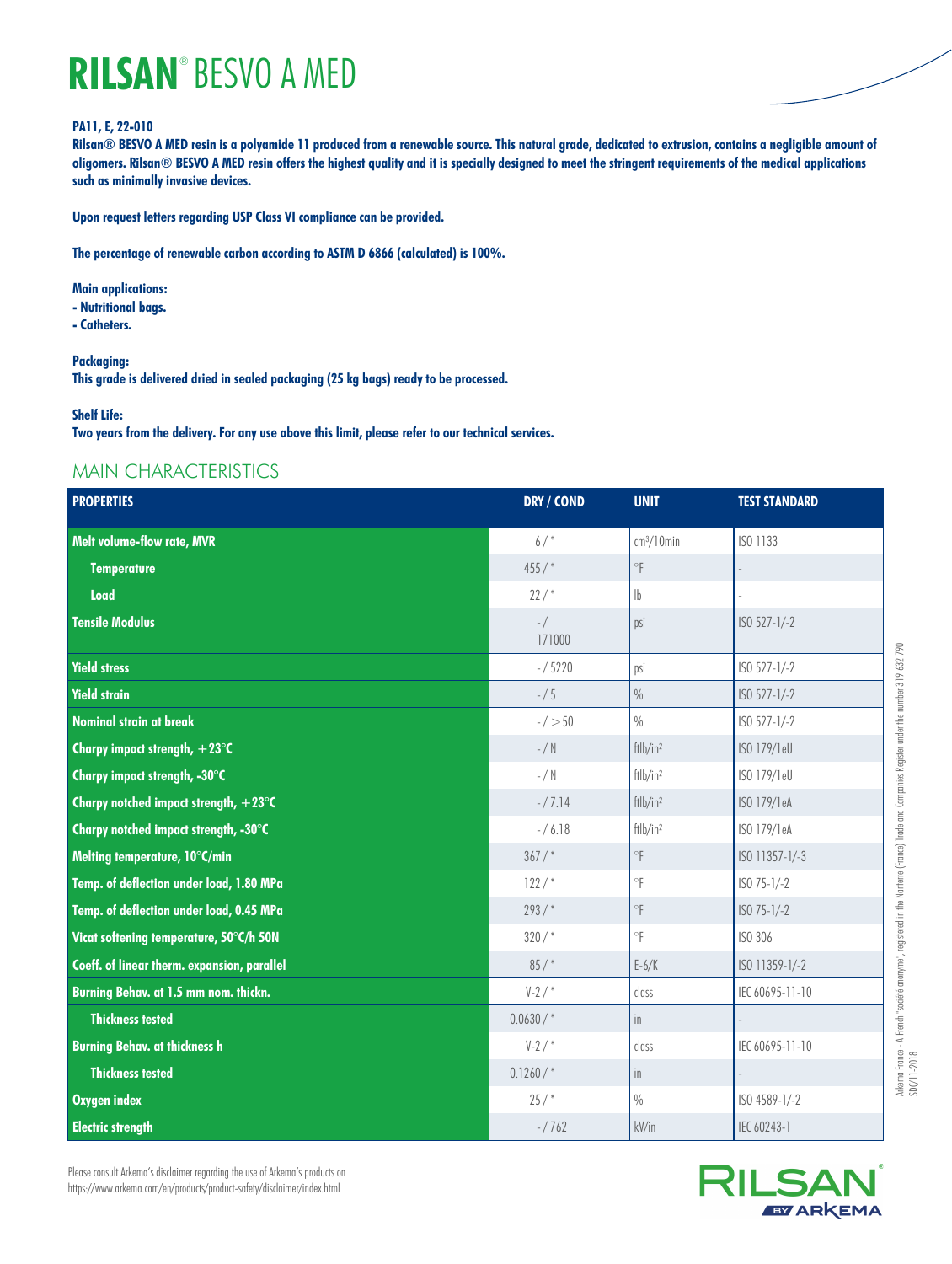| <b>Water absorption</b>                    | $1.9/$ *    | $\frac{0}{0}$ | Sim. to ISO 62 |
|--------------------------------------------|-------------|---------------|----------------|
| <b>Density</b>                             | 1.02 / 1.02 | $q/cm^3$      | ISO 1183       |
| Injection Molding, melt temperature        | 500         | °F            | <b>ISO 294</b> |
| <b>Injection Molding, mold temperature</b> | 122         | $\circ$ F     | ISO 10724      |
| Injection Molding, pressure at hold        | 2320        | psi           | <b>ISO 294</b> |
| <b>Shore D hardness, 15s</b>               | 71/         |               | ISO 7619-1     |

## Diagrams



## Viscosity-shear rate Shearstress-shear rate





# Stress-strain Secant modulus-strain





Please consult Arkema's disclaimer regarding the use of Arkema's products on https://www.arkema.com/en/products/product-safety/disclaimer/index.html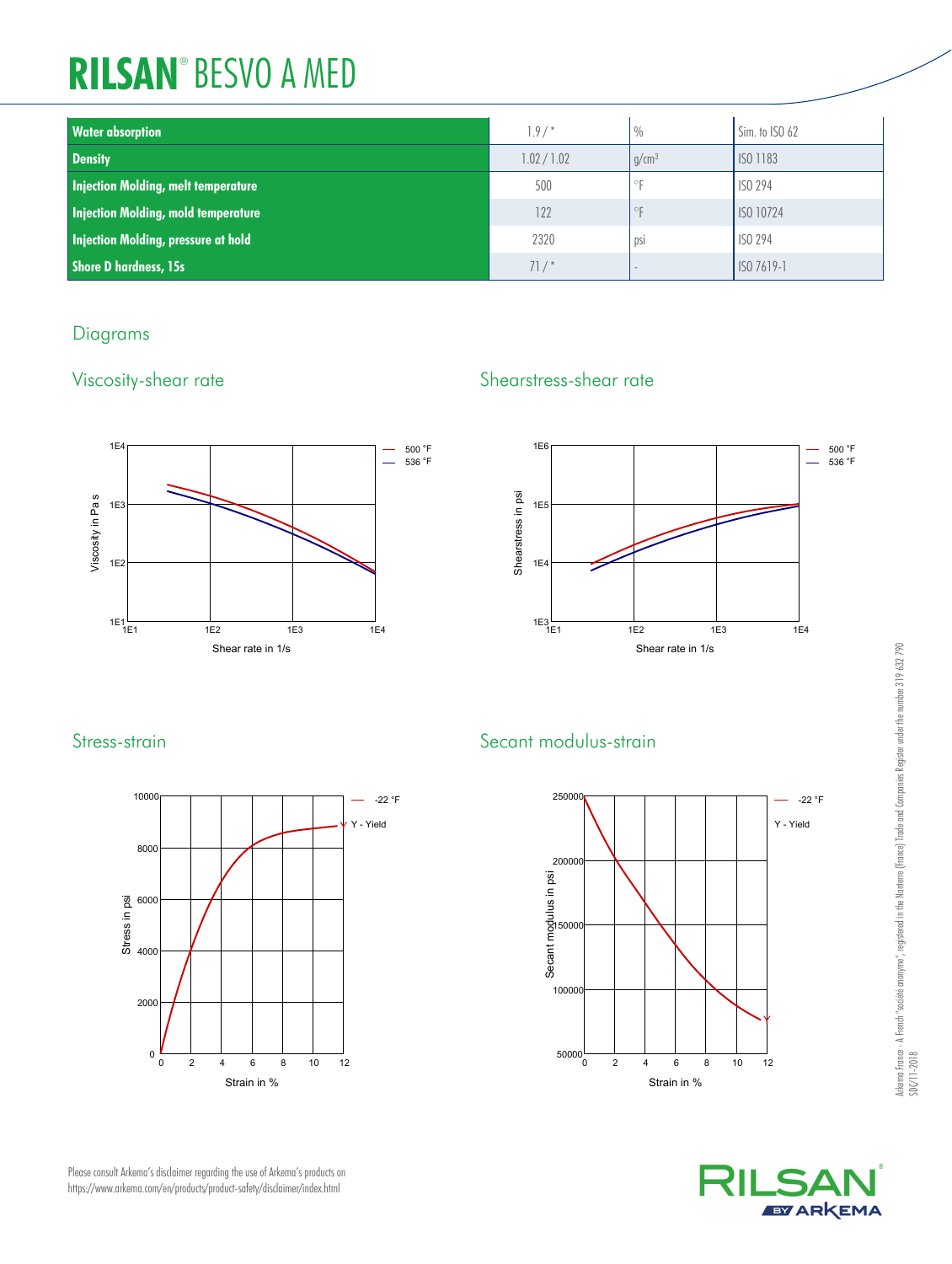#### **Processing conditions:**

**- Typical melt temperature (Min / Recommended / Max) : 230°C / 250°C / 280°C.**

#### **- Drying time and temperature (only necessary for bags opened for more than two hours) : 4-6 hours at 65-80°C.**

#### Processing

Injection Molding, Film Extrusion, Profile Extrusion, Other Extrusion

#### Delivery form

Pellets

### Chemical Media Resistance

#### Acids

- $\checkmark$ Acetic Acid (5% by mass) (23°C)
- Citric Acid solution (10% by mass) (23°C)
- $\checkmark$ Lactic Acid (10% by mass) (23°C)
- Ø Hydrochloric Acid (36% by mass) (23°C)
- $\circ$ Nitric Acid (40% by mass) (23°C)
- Ø Sulfuric Acid (38% by mass) (23°C)
- ✔ Sulfuric Acid (5% by mass) (23°C)
- $\circ$ Chromic Acid solution (40% by mass) (23°C)

#### Bases

- $\checkmark$ Sodium Hydroxide solution (35% by mass) (23°C)
- Sodium Hydroxide solution (1% by mass) (23°C)
- Ammonium Hydroxide solution (10% by mass) (23°C)

#### Alcohols

- Methanol (23°C)
- Ethanol (23°C)

### Hydrocarbons

- n-Hexane (23°C)
- Toluene (23°C)

Please consult Arkema's disclaimer regarding the use of Arkema's products on https://www.arkema.com/en/products/product-safety/disclaimer/index.html

## Regional Availability

North America, Europe, Asia Pacific, South and Central America, Near East/Africa